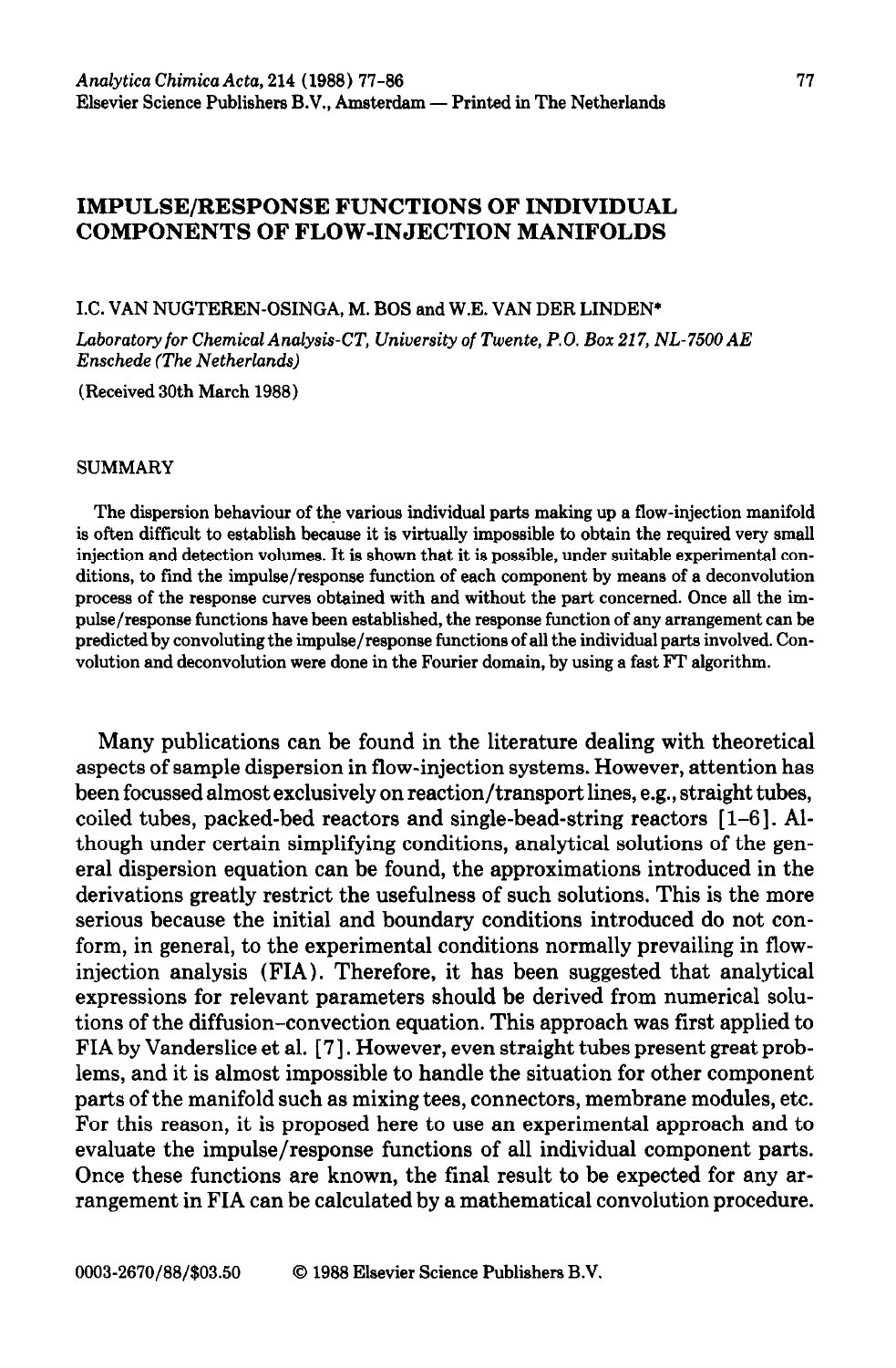Another important application of impulse/response functions is their use in testing the performance of the individual components and so in the process of optimizing their construction. Normally, such impulse/response functions are determined by so-called "delta" injections (injection during an infinitesimally short period of time or injection of an infinitesimally small volume). On the FIA scale, this is virtually impossible and one has to accept a finite, but generally not exactly known, injection function. It will be shown that in that case the impulse/response function can be calculated by a deconvolution procedure, which is the inverse of convolution.

## **THEORY**

The sample plug introduced in a flow-injection system can be characterized by means of an injection function  $I(r,t)$ . Because the concentration in the sample plug can normally be considered to be initially homogeneous over the cross-section (with radius r), this function simplifies to  $I(t)$ . If this sample plug is transported through a line to a detector, the function for the longitudinal dispersion of the sample entering the measuring cell,  $M(t)$ , can be described as the convolute of the injection function and the dispersion function of the transport line,  $h(t)$ , which is often called the impulse/response function. This convolution process is mathematically denoted here by the symbol \* . *So,*   $M(t) = I(t) * h(t)$ . The reverse process, called deconvolution, will be denoted in the present text by the symbol  $//$ , e.g.,  $h(t) = M(t)/I(t)$ . The detector itself can also be characterized by an impulse/response function,  $d(t)$ , which gives the relation between the detector input and the output function,  $O(t)$ . Thus,  $O(t) = I(t) * h(t) * d(t)$ . If there are many elements contributing to the dispersion of the sample, the final output function is obtained by multiple convolution:

$$
O(t) = I(t) * h_1(t) * h_2(t) * h_3(t) ... * h_n(t) * d(t)
$$
\n(1)

It is important to note here that the solutions entering a consecutive dispersing element are assumed to be homogeneously mixed again in the radial direction, otherwise a parameter indicating the spatial distribution has to be included as well. This assumption is crucial in the following discussion, because it allows the order of convolution of the individual elements to be altered. Accordingly, measures have to be taken in the experimental stage to ensure this cross-sectional homogeneity. The impulse/response function of an individual element can be determined in the following way. In Fig. 1, a sample plug is introduced at the lefthand side and transported to the detector at the righthand side. The transport line is assumed to consist of two parts with impulse/response functions  $h_1(t)$  and  $h_2(t)$ , respectively. The output function can then be described by

$$
f(t) \equiv O(t) = I(t) * h_1(t) * h_2(t) * d(t)
$$
\n(2)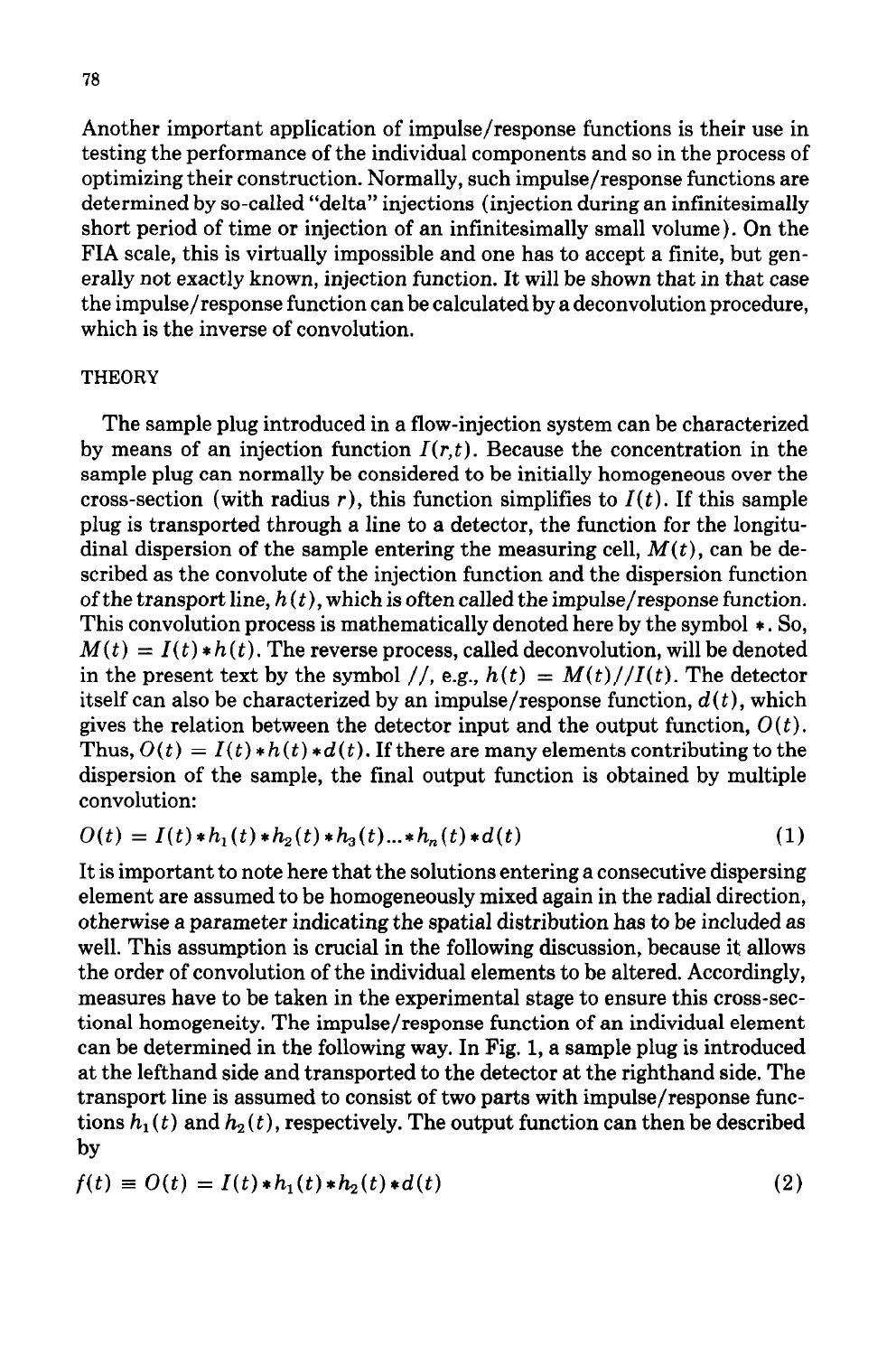

**Fig. 1. Schematic diagram of the experimental approach.** 

If a new element is inserted between the two parts of the line and the impulse/ response function of this element is  $h_3(t)$ , then the new output function,  $O^{\bullet}(t)$ , is represented by

$$
g(t) \equiv O^{\bullet}(t) = I(t) * h_1(t) * h_3(t) * h_2(t) * d(t)
$$
\n(3)

Because the order of convolution can be altered without affecting the result, Eqn. (3) can be rewritten as

$$
g(t) = h_3(t) * I(t) * h_1(t) * h_2(t) * d(t) = h_3(t) * f(t)
$$
\n(4)

Thus the impulse/response function of the inserted element can be obtained by deconvolution of the two output functions obtained with and without this extra element, which eliminates the need for any knowledge of the functions  $I(t)$ ,  $h_1(t)$  and  $h_2(t)$  individually:

$$
h_3(t) = g(t) // f(t)
$$
\n<sup>(5)</sup>

The mathematical processes of convolution and deconvolution must be done numerically. Therefore, the "input function",  $f(t)$ , and the "output" function,  $g(t)$ , have to be sampled at discrete intervals  $f(i)$  and  $g(i)$ , respectively. The most straightforward procedure for convolution is direct calculation:

$$
g(k) = \sum_{i=\infty}^{k=\infty} f(i)h(k-i)
$$
 (6)

For deconvolution, the successive values can be calculated by the following scheme:

$$
h(0) = g(1)/f(1);
$$
  
\n
$$
h(1) = [g(2) - f(2)h(0)]/f(1)
$$
  
\n
$$
h(2) = [g(3) - f(2)h(1) - f(3)h(0)]/f(1) \text{ etc.}
$$
\n(7)

Other possible procedures are based on transformation techniques, such as the Laplace transform, Z-transform, and Fourier transform. An advantage of these transforms is that in the new domain, convolution is replaced by multiplication, while deconvolution corresponds to dividing the two transformed functions. Neither the numerical forward transformation, nor the subsequent division of the two discretized and transformed output functions present great mathematical problems and so, in principle, this approach is very attractive.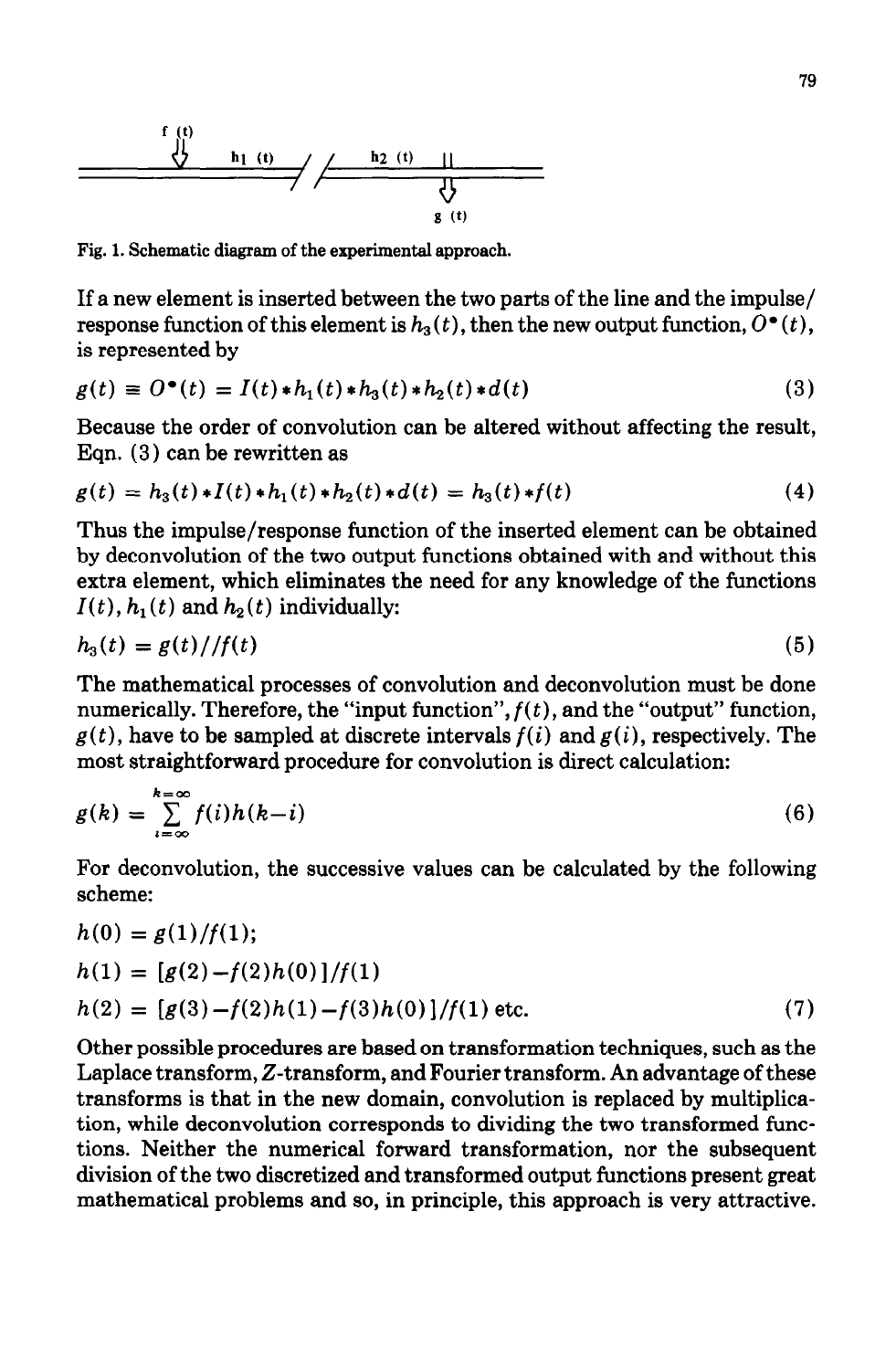The problem with the Laplace transform and Z-transform is, however, to achieve the inverse transformation back to the time domain. Although computer programs for the inverse transformation from the Laplace domain to the time domain are available, they are complicated [8] and require much computing capacity. If one is interested only in some characteristic values of a function such as the zero, first and second statistical moment (i.e., the area, the mean and the variance of the function, respectively), the back-transformation is not necessary, because the information needed can be obtained directly from the Laplace domain, as has been shown by van der Laan [9] (cf. [ 31). The Z-transform, which can be considered as a kind of discretized Laplace transform, has the same drawback and is not considered further in this paper. For these reasons, attention was focussed on the possibilities of the Fourier transform, which provides a frequency-domain analysis of time-dependent signals. Very fast and efficient algorithms are now available for this transformation (fast Fourier transform, FFT, algorithms), which are easily run even on a microcomputer. As in the case of the Laplace transform, convolution in the time domain is replaced by multiplication in the Fourier domain, and deconvolution by division [10]. A further advantage of using the frequency domain is that the contribution of noise can easily be reduced by omitting the higher frequencies. Because a very abrupt truncation of the frequencies considered can lead, on back-transformation, to so-called side-lobes in the time domain, a more gradual truncation is often chosen. The information about the peak shape in the time domain is included in the values of the amplitudes or Fourier coefficients in the frequency domain. This can be visualized either in Nyquist plots where the real part of the coefficient is plotted against the imaginary part or in Bode plots where the amplitudes are plotted against the corresponding frequency.

### EXPERIMENTAL

All chemicals used were of analytical-reagent grade. A dye stock solution was prepared by dissolving 0.400 g of bromothymol blue in 25 ml of ethanol and diluting to 100 ml with 0.01 M sodium tetraborate. Sample solutions were prepared by a 100-fold dilution of this stock solution with 0.01 M sodium tetraborate. The carrier solution was  $2 \times 10^{-3}$  M sodium tetraborate.

The manifold used is outlined in Fig 2. The peristaltic pump was a Gilson Minipuls-2. Polyethylene tubing was used. The injection valve was of the rotary type (Rheodyne) and was controlled by the computer. The injection volume was about 100  $\mu$ l. Tubes (1.2 mm i.d., 30 mm long) packed with glass beads (diameter between 0.65 and 0.9 mm) were used to achieve radial mixing wherever required, i.e., at the entrance to each element. The detector was a Zeiss PMQ-III variable-wavelength photometer equipped with an  $80$ - $\mu$ l cell (Helma). An Apple IIe computer was used for controlling the experiments and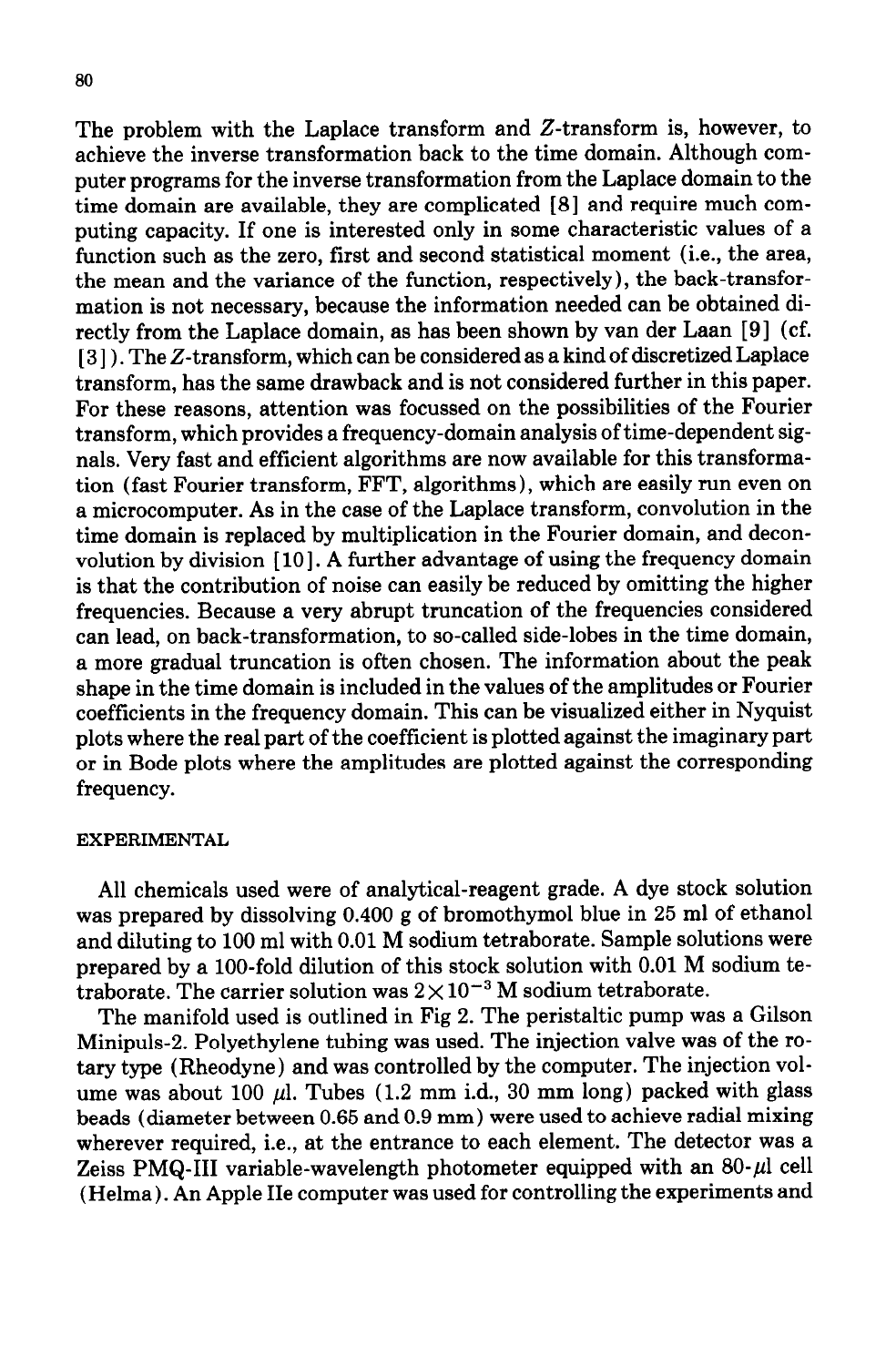

**Fig. 2. Manifold for measuring the dispersion in tubes and T-pieces. The additional carrier stream is connected only when the manifold is used for measuring T-pieces.** 



**Fig. 3. Various types of mixing T-pieces.** 

for collecting the data. The response curves were sampled at a rate of  $5 \text{ s}^{-1}$ . The modules tested consisted of 1 m of tubing (0.78 mm i.d.) coiled with coil diameters of 5, 10 and 15 mm, respectively; a fourth tube (0.89 mm i.d.) was "knitted" [ 111. Response curves for the system with and without each module were measured at a constant pumping rate of 1.8 ml min<sup>-1</sup> unless otherwise stated. Six different mixing T-pieces (Fig. 3 ) were tested. In order to make the flow rates for the samples passing the detector mutually comparable in the case of investigating the mixing T-pieces, the pumping rate used for measuring the input function was twice the pumping rate for measuring the response curve after insertion of the T-piece.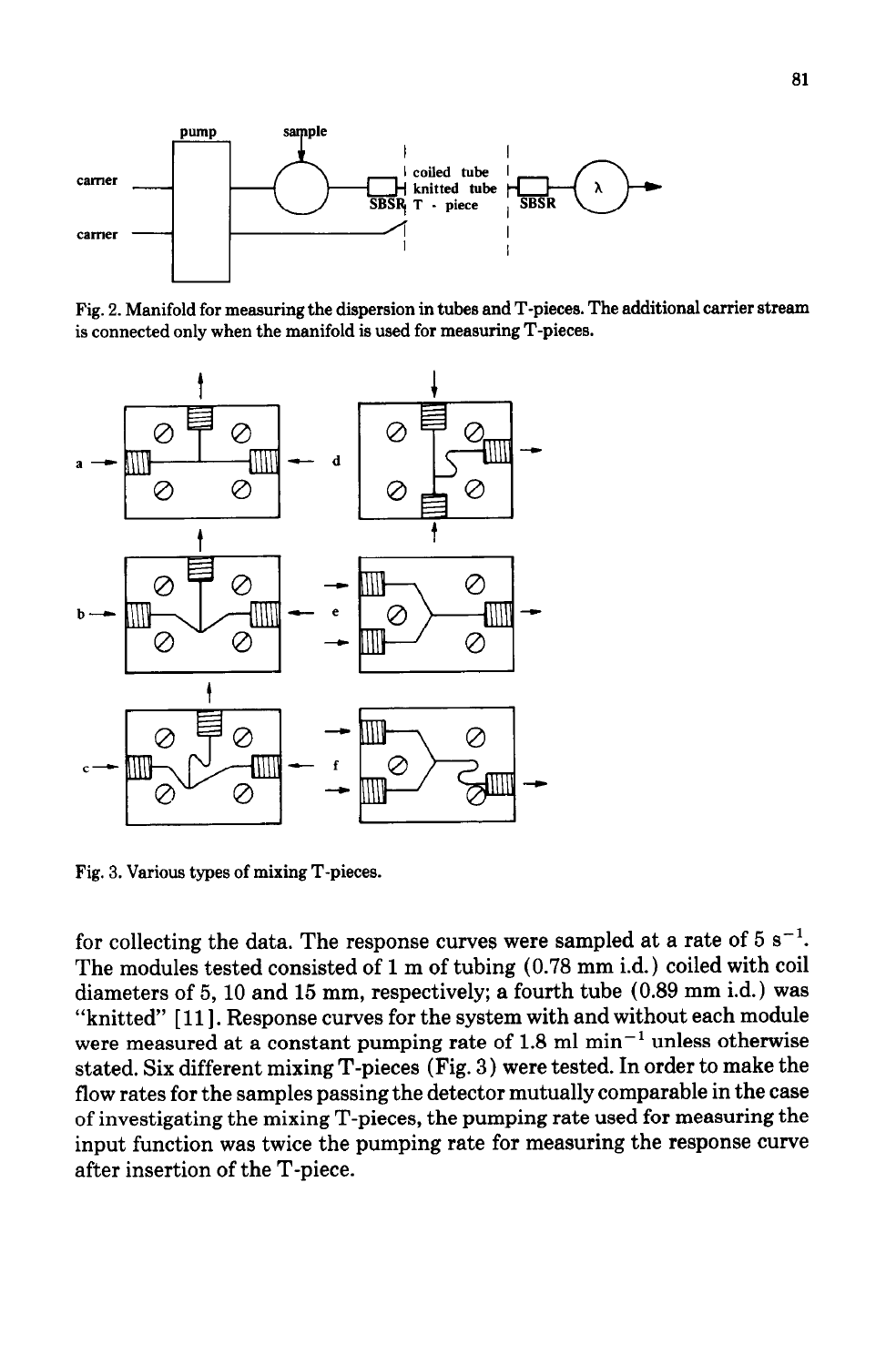#### **RESULTS AND DISCUSSION**

The determination of each impulse/response function started with the recording of the "basic" input function,  $f(t)$ , i.e., the signal obtained on injection of the dye sample without any additional element inserted in the transport line. Subsequently, the element of interest was inserted and again the signal was recorded. This signal was taken as the output function,  $g(t)$ . The subsequent mathematical procedure can be briefly summarized as follows:

$$
f(t) \xrightarrow{\text{FFT}} F(f) \qquad \to G(f)/F(f) = H(f) \xrightarrow{\text{inv. FFT}} h(t)
$$

The FFT program used for the transformation was taken from Press et al. [12]. In Fig. 4, the responses with  $[g(t)]$  and without  $[f(t)]$  a coiled tube are depicted, together with the Bode and Nyquist plots of the transformed curve without the coiled tube. After the two curves in the frequency domain have



Fig. 4. (a) Response curves of the flow-injection system: (1) without extra coil inserted,  $f(t)$ ; (2) with coil (coil diameter 5 mm),  $g(f)$ . (b) Nyquist plot of the discrete Fourier transform  $F(f)$  of the input function,  $f(t)$ . (c) Bode plot of the discrete Fourier transform  $F(f)$ .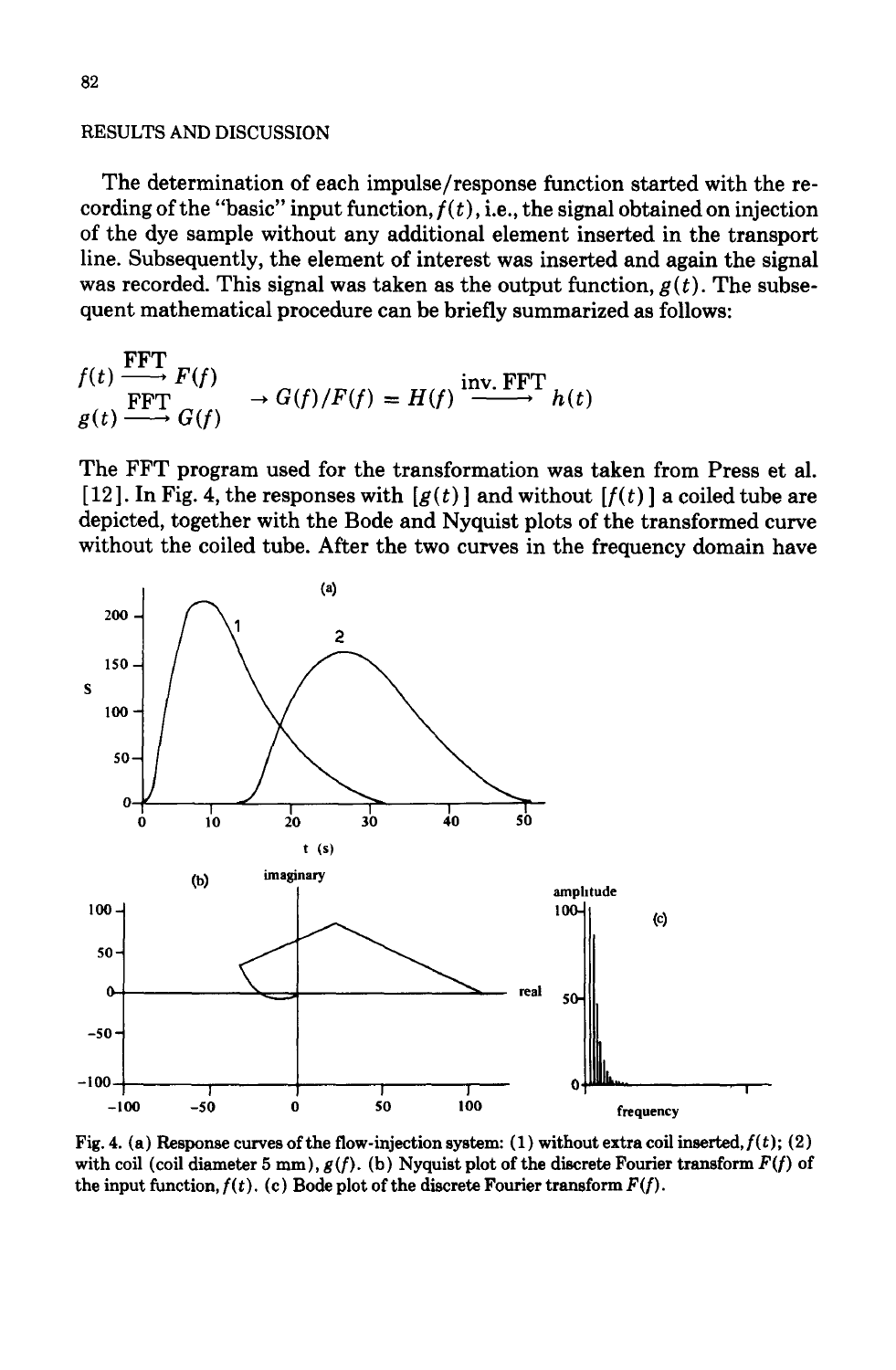been divided, the Bode and Nyquist plots have the forms shown in Fig. 5. The values at higher frequencies are very unreliable, because they are the result of dividing two very small values each corrupted by noise. These values should therefore be omitted. Initially, only the first 16 frequencies were used in the back-transformation, which in fact corresponds to the use of a rectangular filter, but this leads to the appearance of spurious side-lobes (Fig. 6a). Consequently, a weighting function (filter) was chosen in such a way that the first five frequencies, which mainly determine the shape of the function in the time domain, are left unaffected whereas the amplitudes of the subsequent frequencies are reduced according to a logarithmically decreasing weighting function. As can be seen from Fig.  $6(b)$ , the general shape of the curve is not affected by this type of filtering but the spurious lobes have disappeared. In general, the choice of the filter is a matter of trial and error; a study of the optimal shape of the filter is in progress. Figure 7 shows the impulse/response functions of the three coiled tubes and the knitted tube. It can be seen that in all cases a small second peak appears after the major peak. This second peak cannot be attributed to the mathematical procedure, so it is not a computational artefact but has really to do with some physical phenomenon. This was also proved by



**Fig. 5. (a) Bode plot of the discrete Fourier transform of the impulse/response function obtained**  by division of the Fourier transforms of the output function  $g(t)$  and the input function  $f(t)$ ; the **thick line indicates the shape of the weighting factor used before inverse transformation to time domain. (b) Corresponding Nyquist plot for the first 16 frequencies.** 



**Fig. 6. Impulse/response curves for coiled tube (1 m long, 0.78 mm i.d., 5 mm coil diameter) at a flow rate of 1.8 ml min-': (a) rectangular filter; (b) logarithmic filter.**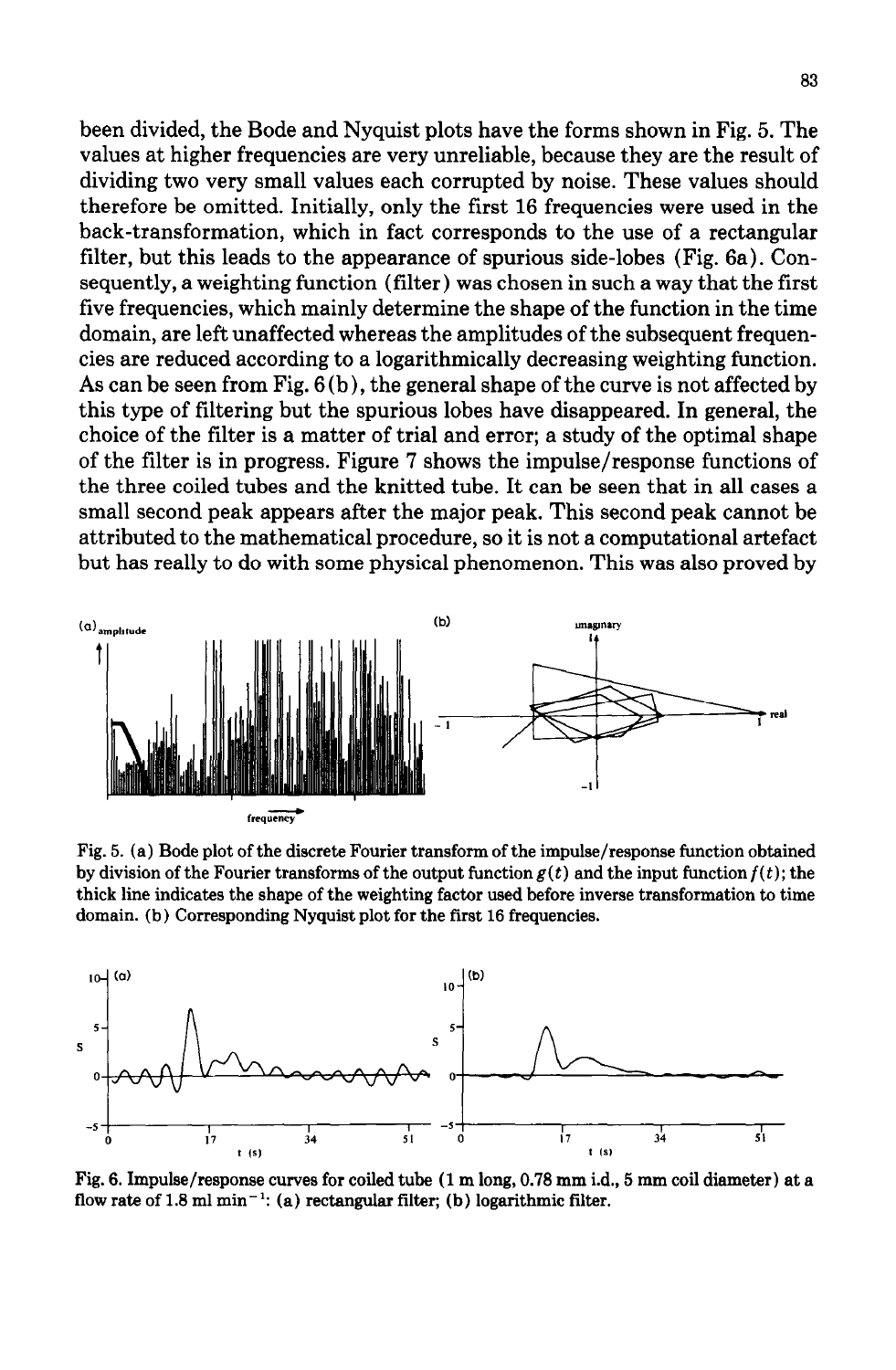

**Fig. 7. Impulse/response curves for a tube 1 m long: (a) coil diameter 15 mm; (b) coil diameter 10 mm; (c) coil diameter 5 mm; (d) "knitted". Internal diameter: (a-c) 0.78 mm; (d) 0.89 mm.**  Flow rate  $1.8$  ml min<sup>-1</sup>.

an independent curve-fitting procedure. When the output curves were fitted to a tanks-in-series model, the curve obtained without the extra coil gave a good fit to the equation

$$
g(t) = (-1/\tau) [(t/\tau)^{n-1}/(n-1)!] \exp(-t/\tau)
$$
\n(8)

where  $n$  is the number of tanks, and  $\tau$  is the residence time in one tank. However, when an attempt was made to fit the output curves of the system provided with the extra coil to the same simple model, no acceptable fit could be obtained, but a good fit was obtained with the following model:

$$
g(t) = a(-1/\tau) \left[ (t/\tau)^{n_1-1} / (n_1-1)! \right] \exp(-t/\tau)
$$
  
+ (1-a) (1/\tau) \left[ (t/\tau)^{n\_2-1} / (n\_2-1)! \right] \exp(-t/\tau) (9)

when  $n_1 \approx 3$ ,  $n_2 \approx 5$  and  $a \approx 0.6$ . This means that the dispersion behaviour in the .coil can be described by two parallel tanks-in-series models with different numbers of tanks and so a different hold-up time. The experiment was repeated at various flow rates. It was found that the peak maxima of the two peaks appearing in the impulse/response functions are linearly dependent on the inverse flow rate; but the most interesting fact is that the first peak shifts at half the speed of the second peak, i.e.,  $\tau \approx L/2\bar{v}$  and  $L/\bar{v}$ , respectively, where  $L$  is the coil length and  $\bar{v}$  is the mean flow rate. This suggests that the major, faster peak can be attributed to more convective behaviour, whereas diffusion is involved in the case of the second, slower and smaller, peak. Hitherto, such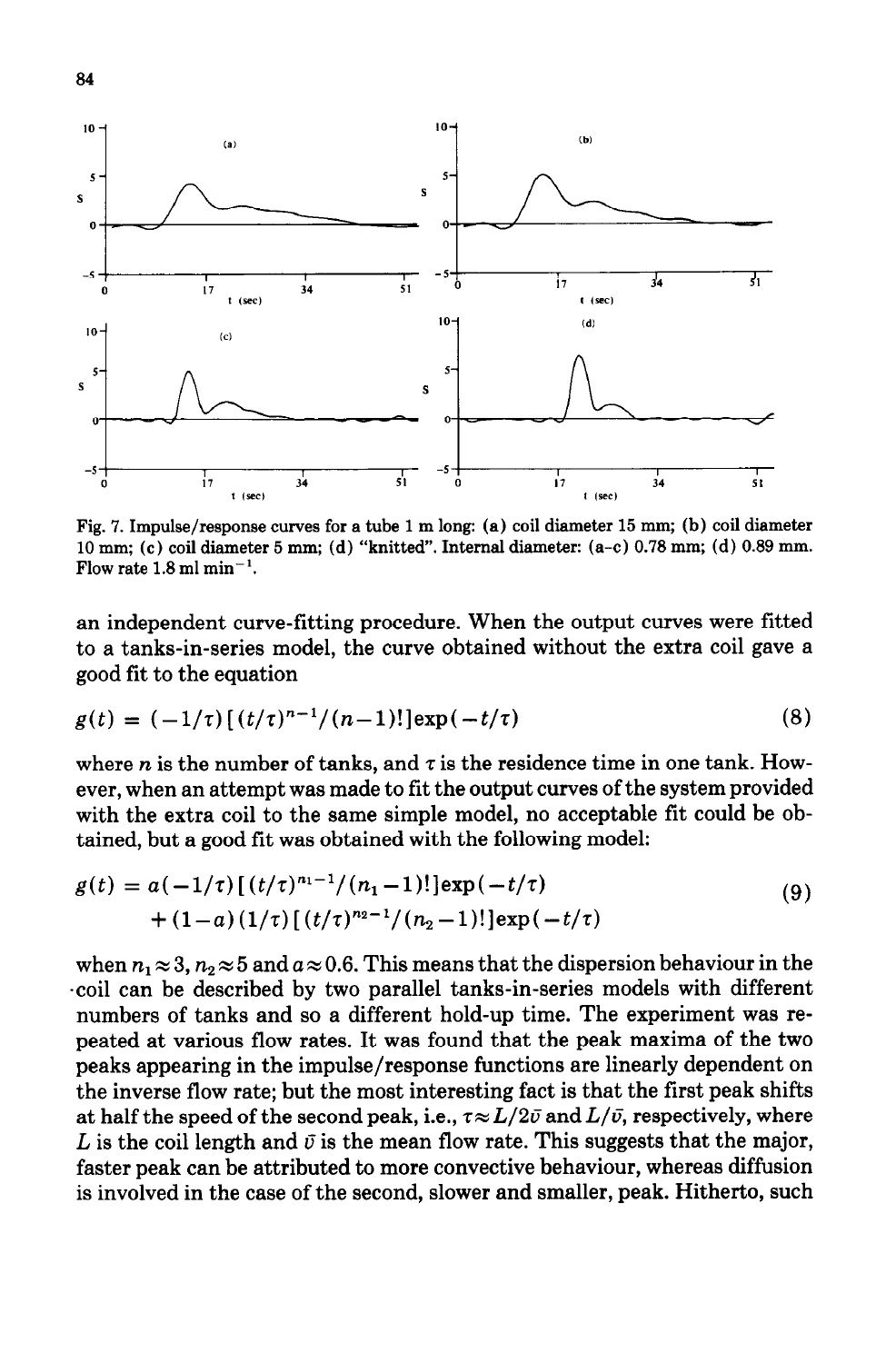

Fig. 8. Response curve obtained with two coils in series:  $($ —— $)$  calculated;  $(- - )$  experimental.

double humped peaks have only been observed under very strictly laminar flow conditions with a very small injection volume and a detector with a small effective volume [ 31. In more usual arrangements, with larger injection and detector volumes, this dispersion effect is not observed and is apparently obscured by the convoluting properties of the various components of the system. Although a study of the theoretical aspects of dispersion behaviour was not the aim of the present work, this example illustrates the power of the straightforward method proposed here for the determination of the impulse/response function.

From Fig. 7, it is obvious that the "knitted" reactor provides the best performance with respect to reduction of dispersion when compared to the various coiled tubes. As for the various T-pieces, little mutual difference was found with respect to dispersion. The extra bends in the  $T$ -pieces shown in Fig.  $3(c,$ d, f) did not produce any improvement and led only to a slightly longer residence time. In fact, the T-piece (a), which is the easiest to manufacture, appeared to be slightly preferable. To show that the procedure described above can also be used for the prediction of response curves of more complex systems, the impulse/response curves of two coils and the input function obtained without any coil were convoluted. As can be seen from Fig. 8, there is fairly good agreement between the calculated and experimental curves.

## *Conclusions*

It has been shown that it is possible to determine the impulse/response function of individual parts of flow-injection systems by a mathematical deconvolution procedure. Based on such curves, an unbiased choice can be made as to which part out of a series of similar parts exhibits the best performance. Furthermore, the result of any arrangement of modules can be predicted once each part has been characterized. Work on the characterization of modules such as membrane modules for gas diffusion is in progress.

The authors thank H.M.M. de Jong for his help with the implementation of the FFT program and G. van Straten for helpful discussions on some theoret